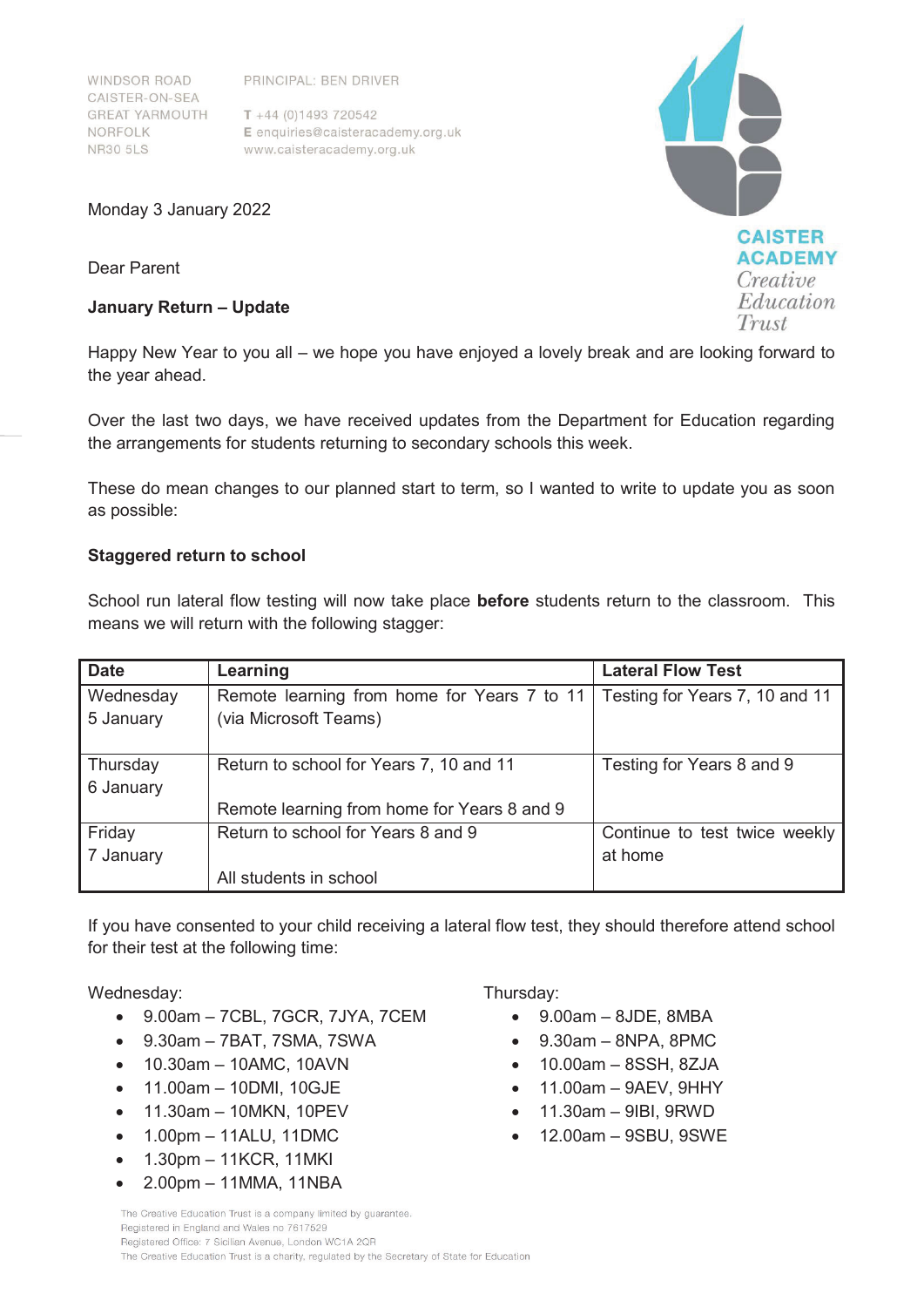After their test, students will return home. They should wear face coverings for their lateral flow test, but are not required to wear uniform.

# **Testing for those who have had Covid and Self-Isolation periods**

We have now had clarification on testing those who have had Covid in the past 90 days – they **can be tested** on their return to school and should continue to use the lateral flow tests twice weekly at home.

In addition, as per the recent national guidance, if anyone tests positive for coronavirus, their isolation period can be reduced to 7 days, as long as two consecutive negative lateral flow test results are seen for both the sixth and seventh day.

#### **Face coverings**

All students (unless medically exempt) must now wear face coverings in both classrooms and indoor communal areas. In line with this, please find our updated guidance attached. It is important that students bring their own face covering and a spare to school each day, so please ensure they are prepared for their return. If you need support with this, please contact us before students return.

## **New Staff**

In addition to Government updates, I wanted to take this opportunity to introduce a number of new colleagues who have joined the academy over the Christmas break. I am delighted that we continue to attract strong fields of candidates for positions in the school, meaning that we are able to ensure students receive the highest quality of teaching and support. Please find enclosed a full list of staff starters and leavers from the Christmas period.

Yours faithfully

 $\sim$   $\approx$   $\sim$ 

Mr B Driver **Principal** 

Enclosed: Staff Starters and Leavers – January 2022 Attached: Face covering guidance – January 2022